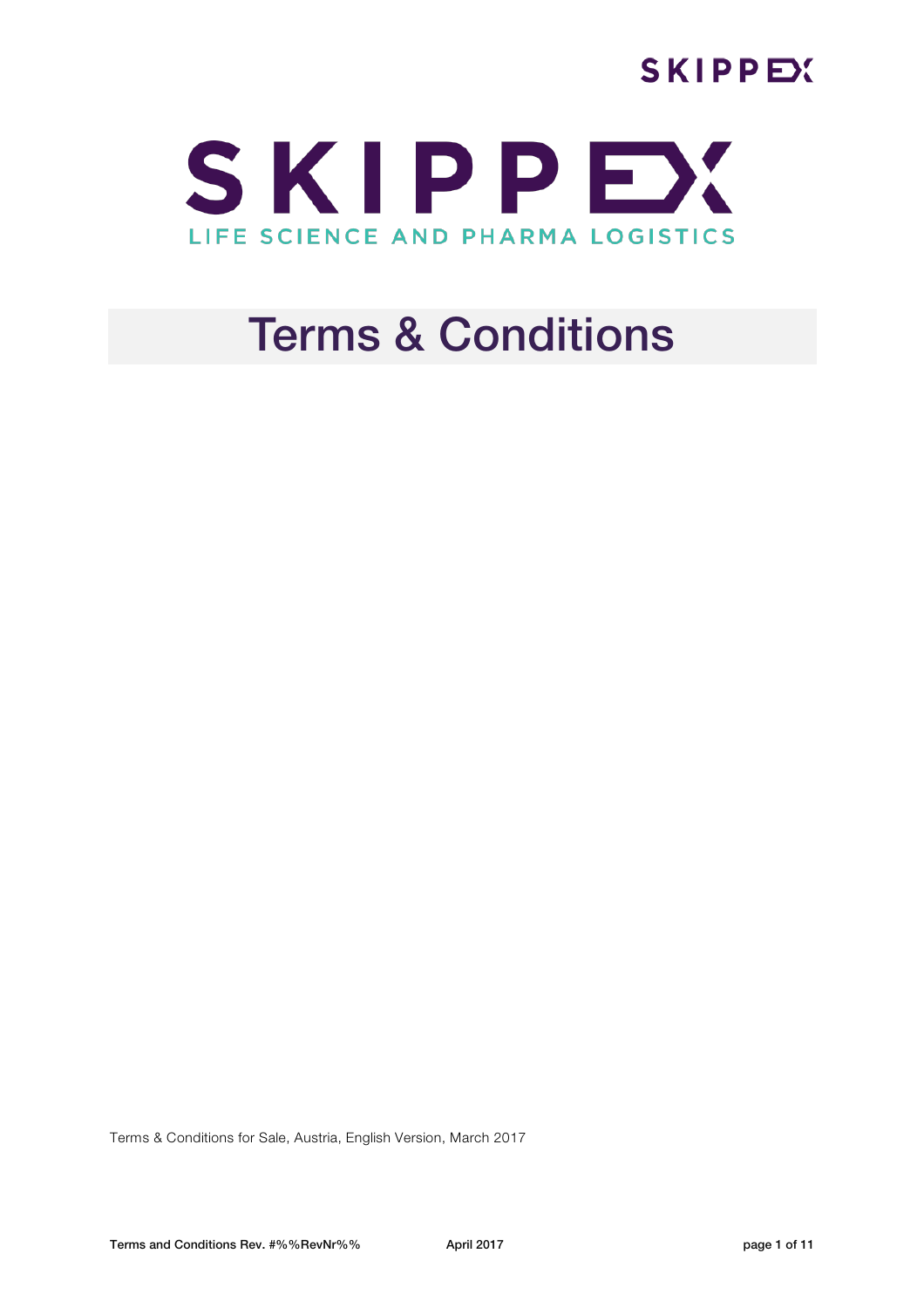## 1. DEFINITIONS AND APPLICATIONS

| In these Terms and Conditions, and elsewhere in any Contract: |                                                                                                                                                                                                                                                                                        |
|---------------------------------------------------------------|----------------------------------------------------------------------------------------------------------------------------------------------------------------------------------------------------------------------------------------------------------------------------------------|
| Agreed Limit of Liability                                     | has the meaning given it in Clause 9;                                                                                                                                                                                                                                                  |
| Applicable Laws                                               | means all laws, regulations and other mandatory requirements from time to time in force anywhere<br>that apply to anything done under or in connection with a Contract. Nothing in these terms<br>reduces Our rights or increases Our liability under that legislation.                |
| <b>SKIPPEX</b>                                                | means SKIPPEX GmbH, a company registered with the commercial register of local court of Graz<br>with FBNr 464676y                                                                                                                                                                      |
| <b>SKIPPEX Quotation</b>                                      | means any quotation, estimate or other communication from SKIPPEX made in writing, offering to<br>provide Services to Customer and specifying and/or describing those Services;                                                                                                        |
| Confidential Information                                      | has the meaning given it in Clause 8.1;                                                                                                                                                                                                                                                |
| Consignee                                                     | means the Owner, Customer or other person to whom a Consignment is to be delivered;                                                                                                                                                                                                    |
| Consignment                                                   | means a consignment of Goods in relation to which any Services are or are to be provided by<br>SKIPPEX under a Contract;                                                                                                                                                               |
| Contract                                                      | means any contract between SKIPPEX and Customer for the provision of Services. Such Contract<br>shall at all times be construed subject to these Terms and Conditions (so that any reference to the<br>Contract automatically incorporates a reference to these Terms and Conditions); |
| lCustomer                                                     | means the entity that has entered into a Contract with SKIPPEX, under which SKIPPEX is to<br>supply Services;                                                                                                                                                                          |
| Customer Order                                                | means any request or order from Customer to SKIPPEX, whether or not in writing, for the supply of<br>Services by SKIPPEX;                                                                                                                                                              |
| Effective Date                                                | means the date identified as such in a Contract or, in the absence of such a date, the date on<br>which SKIPPEX agreed to perform the Services;                                                                                                                                        |
| lGoods                                                        | means the goods, materials or other items, including any packaging for them not provided by or<br>on behalf SKIPPEX, in relation to which any Services are to be provided by SKIPPEX under a<br>Contract;                                                                              |
| Owner                                                         | means the owner of Goods;                                                                                                                                                                                                                                                              |
| Party                                                         | means SKIPPEX or Customer; and Parties refers to both of them;                                                                                                                                                                                                                         |
| <b>Services</b>                                               | means services in connection with the supply of packaging for, packing, import and export,<br>collection, delivery and transportation of Consignments, which are to be supplied by SKIPPEX to<br>the Customer:                                                                         |
| Term                                                          | means the period from the Effective Date to termination of the Contract in accordance with its<br>terms;                                                                                                                                                                               |
| <b>Terms and Conditions</b>                                   | means these terms and conditions of supply;                                                                                                                                                                                                                                            |
| <b>VAT</b>                                                    | means value added tax chargeable under the Applicable Laws;                                                                                                                                                                                                                            |
| writing                                                       | and cognate expressions include a reference to e-mail unless expressly provided to the contrary.                                                                                                                                                                                       |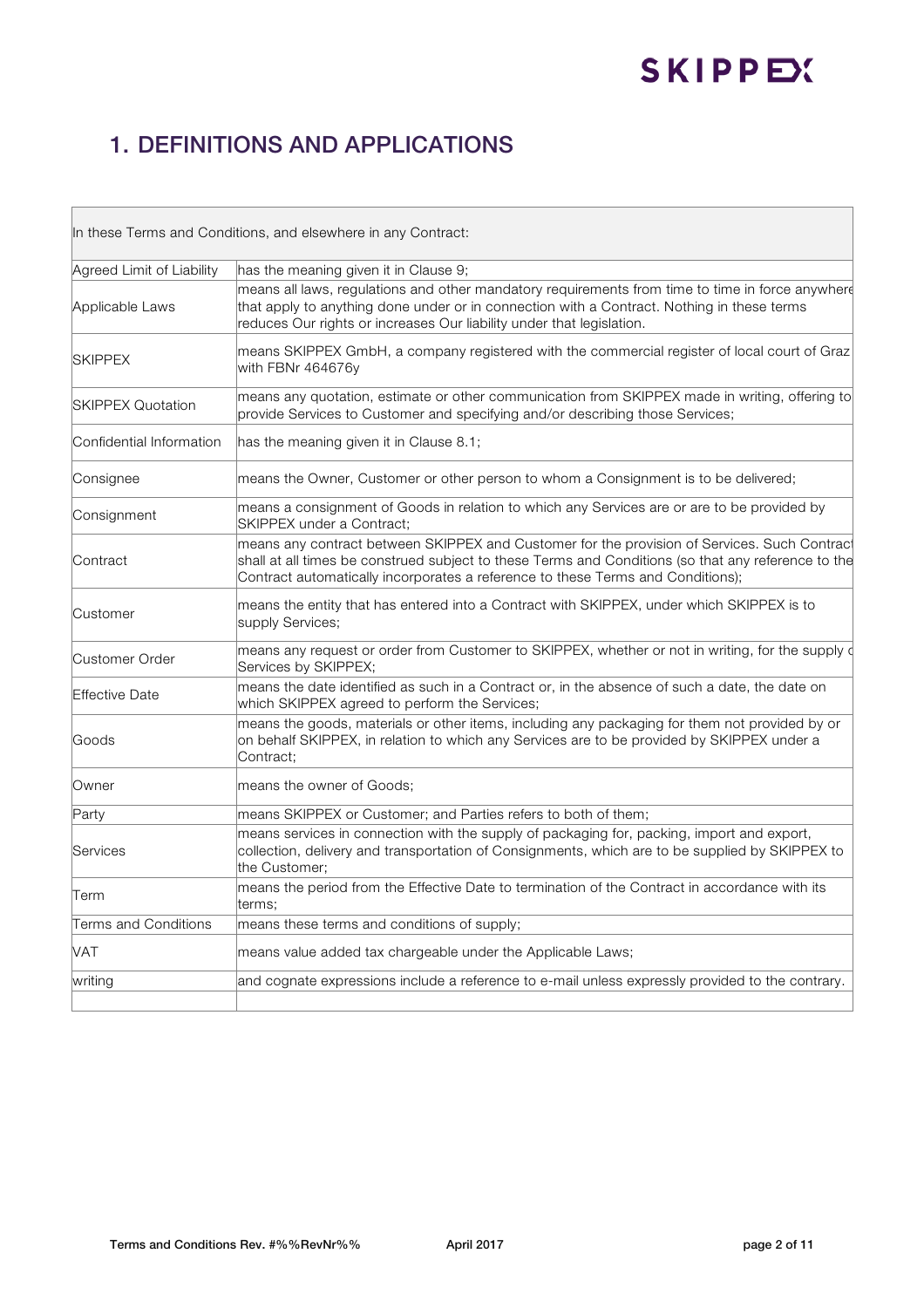## 2. ENGAGEMENT

#### 2.1. Services.

Customer engages SKIPPEX to supply the Services subject to the terms of the Contract, and SKIPPEX agrees to supply the Services to Customer subject to such terms. Any deviations to the terms of the Contract by Customer or contradictory terms shall only be binding if expressly stipulated in writing and signed by the Parties.

#### 2.2. Application from Effective Date.

Such engagement is effective from the Effective Date and accordingly the Contract applies to all Services provided by SKIPPEX to Customer on or after the Effective Date.

## 3. SERVICES ETC

#### 3.1. Scope of Services.

The scope of the Services to be supplied by SKIPPEX under the Contract shall be those specified or described in SKIPPEX Quotations accepted by Customer as below or Customer Orders accepted by SKIPPEX as below, and any other Services that the Parties may from time to time agree in writing.

#### 3.2. SKIPPEX Quotations.

3.2.1 SKIPPEX may from time to time issue SKIPPEX Quotations to Customer. All SKIPPEX Quotations shall be deemed to be issued subject to these Terms and Conditions.

3.2.2 Customer may accept or reject any SKIPPEX Quotation. Customer must communicate acceptance to SKIPPEX, and SKIPPEX may require Customer to confirm such acceptance in writing.

3.2.3 If Customer accepts a SKIPPEX Quotation then SKIPPEX shall supply the applicable Services to Customer subject to the terms of the Contract, and Customer shall also be bound to comply with its obligations under the Contract in relation to such Services.

3.2.4 However SKIPPEX may at any time before Customer has accepted it withdraw a SKIPPEX Quotation, and Customer may not accept a SKIPPEX Quotation after it has been withdrawn or after expiry of any period that the SKIPPEX Quotation remains open for acceptance by Customer as stated in the applicable SKIPPEX Quotation.

#### 3.3. Customer Orders.

3.3.1 Customer may from time to time issue Customer Orders to SKIPPEX. All Customer Orders shall be deemed to be issued subject to these Terms and Conditions.

3.3.2 SKIPPEX may accept any Customer Order either by communicating acceptance to Customer or by commencing supply of the applicable Services. If SKIPPEX does not wish to accept a Customer Order, it will communicate this to Customer.

3.3.3 If SKIPPEX accepts a Customer Order then SKIPPEX shall supply the applicable Services to Customer subject to the terms of the Contract, and Customer shall also be bound to comply with its obligations under the Contract in relation to such Services.

3.3.4 Unless You instruct otherwise, SKIPPEX has total discretion as to the means, route and procedure for handling, storage or transportation of any shipment. You authorise SKIPPEX to depart from Your instructions if We reasonably decide that it is desirable to do so in Your interests.

## 4. OBLIGATIONS OF SKIPPEX

#### 4.1. Performance.

SKIPPEX:

4.1.1 shall perform the Services with reasonable care and skill;

4.1.2 shall assign to the Services personnel with the appropriate levels of expertise and experience;

4.1.3 shall devote such time, attention, skill and ability to the Services as may reasonably be required to perform in accordance with the Contract;

4.1.4 may determine the manner in which it performs the Services, including the means, route and procedure to be followed; and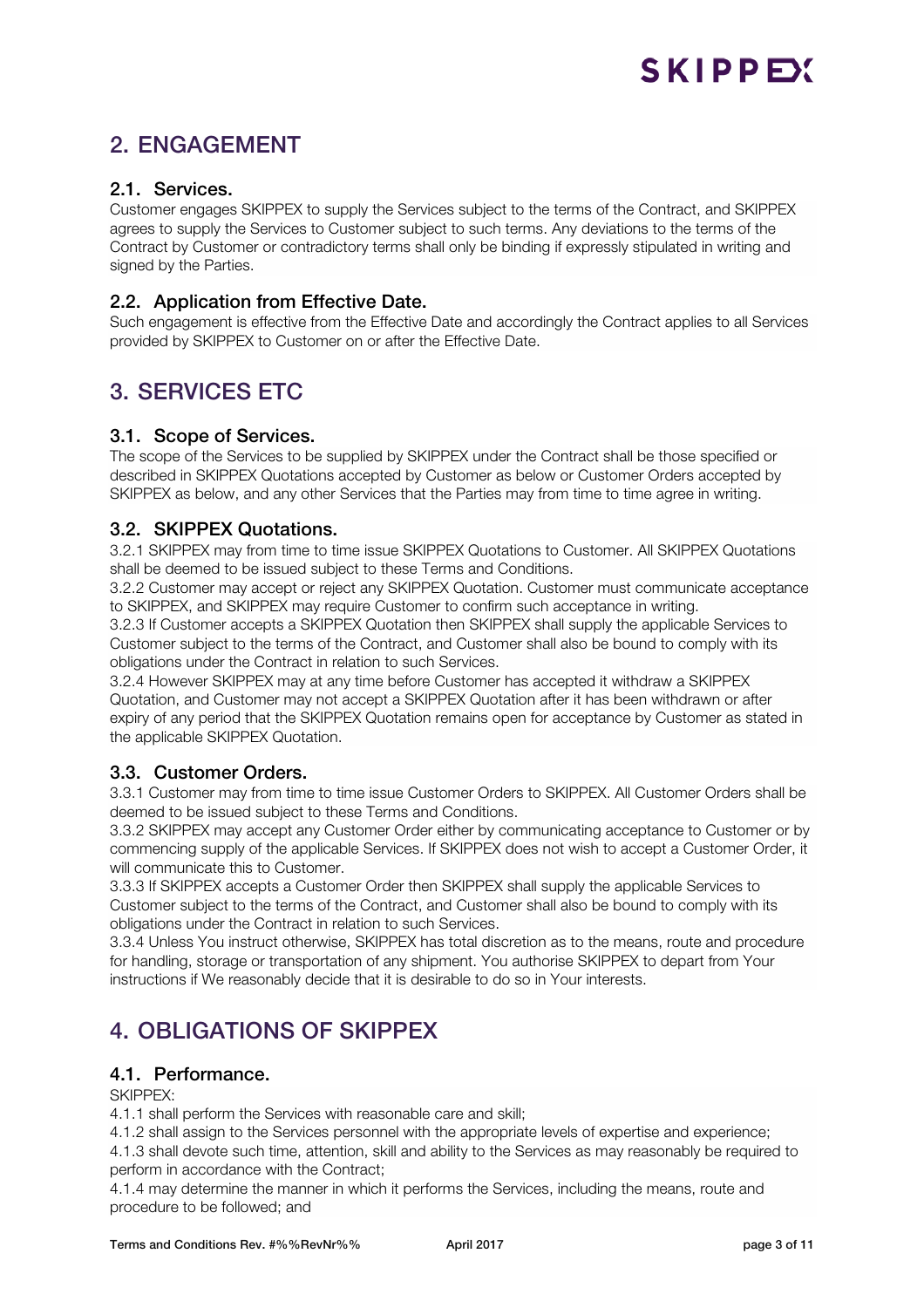4.1.5 shall use reasonable efforts to arrange the collection and delivery of Consignments in accordance with requested or agreed collection or delivery dates, but does not guarantee to adhere to such dates.

SKIPPEY

#### 4.2. Subcontracting.

SKIPPEX may in its absolute discretion subcontract performance of Services under the Contract. However SKIPPEX shall remain responsible for any subcontracted Services as if it had not subcontracted them.

#### 4.3. Excluded Goods

SKIPPEX shall not be obliged to accept Goods, which are not permitted according to the Applicable Laws for Services.

#### 4.4. Inspection of Goods

SKIPPEX reserves the right to inspect the Goods which includes SKIPPEX's right to open packaging of the Goods, if deemed necessary to protect SKIPPEX's interests for reasons that include but are not limited to address verification, customs procedures, securing of damaged Goods, precluding a potential risk from shipment of the Goods (dry ice, biological substances, etc.), or suspicion that the Goods may contravene the Contract.

## 5. OBLIGATIONS OF CUSTOMER

#### 5.1. Cooperation

Customer:

5.1.1 shall promptly provide to SKIPPEX such information, advice and assistance as SKIPPEX requires in connection with the Services complete and accurate, including information that SKIPPEX may require about any Goods, and notify SKIPPEX in writing of any official or regulatory requirements affecting the shipment and will provide all necessary documentation and at SKIPPEX's request communicating with third parties such as customs officials;

5.1.2 shall promptly provide to SKIPPEX and its representatives all such other cooperation as may reasonably be required in relation to the Services;

5.1.3 shall ensure that the shipped Goods are marked and labelled in accordance with the Applicable Laws;

5.1.4 shall ensure availability of a declaration of safety/harmlessness for airfreight, if applicable;

5.1.5 shall ensure that proper approvals are obtained, as defined by foreign trade regulations (especially dual use regulations); and

5.1.6 shall promptly notify SKIPPEX of any potential transportation hindrances which become known to Customer.

#### 5.2. Consequences of failure to cooperate.

If and to the extent that failure by Customer to comply with its obligations under the Contract results in SKIPPEX being unable to perform its obligations, SKIPPEX shall not be liable for that failure. If and to the extent that such failure by Customer results in SKIPPEX incurring extra costs or expending extra time or effort in connection with performance of Services, Customer shall pay to SKIPPEX additional amounts calculated in accordance with SKIPPEX's normal practices at the applicable time.

#### 5.3. Information about and packaging of Goods

Customer warrants that:

5.3.1 any description of and information provided by Customer concerning any Goods that are or are to be the subject of any Services will be complete and accurate so far as relevant to performance of the applicable Services, and in particular concerning potential hazards and any requirements regarding temperature control and monitoring;

5.3.2 it shall provide to SKIPPEX advance written notice if any Goods that are to be the subject of the Services are hazardous, dangerous, perishable or toxic, and shall include detailed advice in writing on how to handle them safely and appropriately;

5.3.3 where Goods that are or are to be the subject of any Services have been prepared, packed, stowed, labelled and/or marked by any person other than SKIPPEX or its subcontractor prior to collection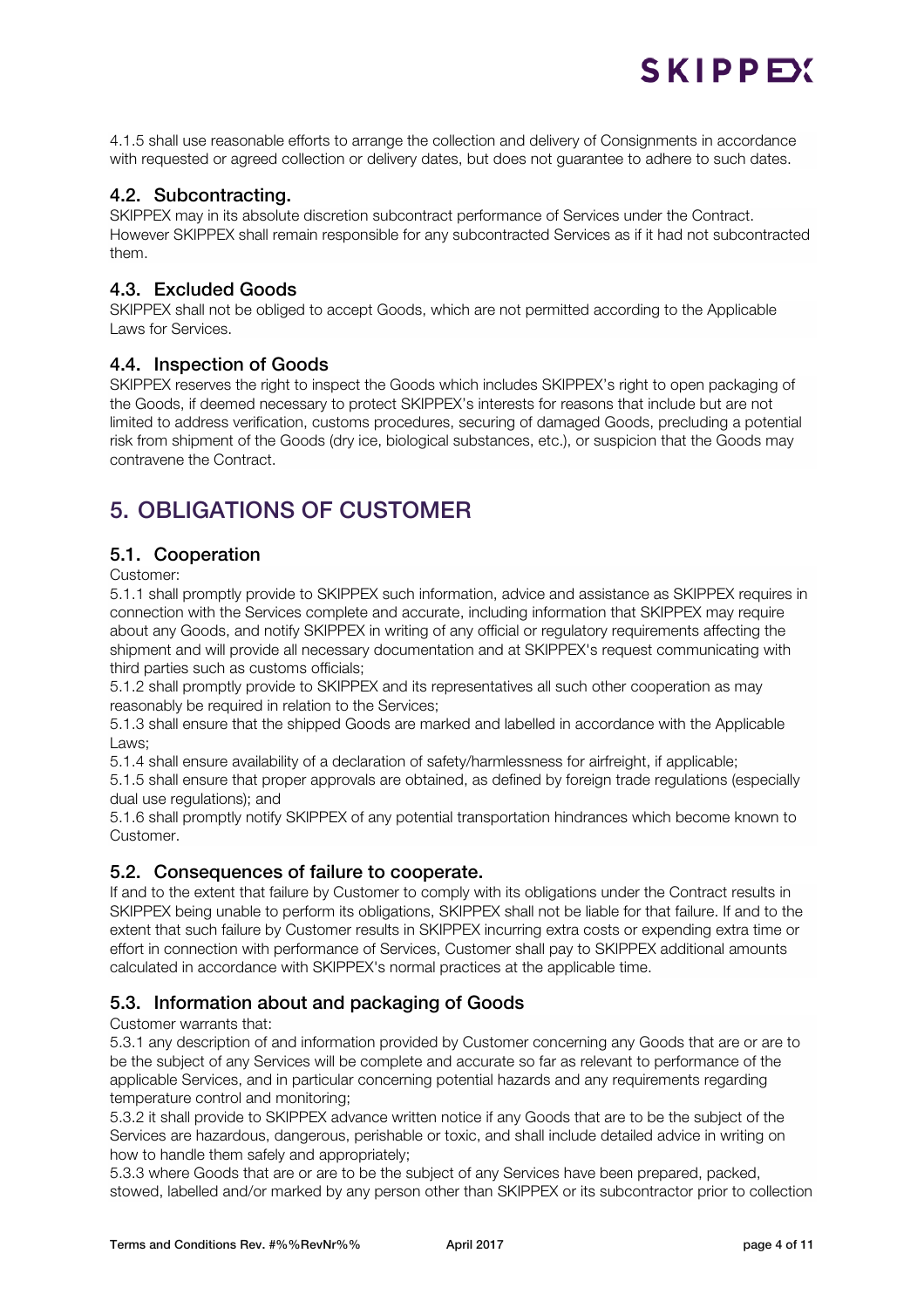## SKIPPEY

of the applicable Consignment, these things shall have been carried out in a manner appropriate to the Goods taking into account the applicable Services to be provided in relation to them, and in particular shall have been carried out in accordance with Applicable Laws and taking due account of matters of health and safety;

5.3.4 where SKIPPEX or its subcontractor receives any Goods that are or are to be the subject of any Services, already stowed in a container or any other device specifically constructed for the carriage of those Goods (Transport Unit), the Transport Unit shall be in good condition and suitable for the carriage of the applicable Goods to their destination; and

5.3.5 it shall provide to SKIPPEX advance written notice if any Goods need special treatment and/or fall within the scope of special statutory rules.

#### 5.4. Warranties by Customer

Customer represents and warrants that it is the Owner of the Goods or, if it is not the Owner of the Goods it is the duly authorised agent of the Owner with authority to engage SKIPPEX to supply the applicable Services in relation to the Goods, on the terms of the Contract.

#### 5.5. Reusable packaging supplied by SKIPPEX

Where SKIPPEX supplies reusable packaging for the shipment of Goods, the risk of loss of and damage to that packaging (fair wear and tear excepted) when not in the possession of SKIPPEX or its subcontractors shall lie with Customer, and Customer shall upon demand indemnify SKIPPEX accordingly.

#### 5.6. Collect Charges

If SKIPPEX accept a shipment on instructions to collect carriage charges, duty or any other money from the consignee or anyone else, you nonetheless remain responsible for payment if they are not paid by such other person immediately when due. We shall not be liable for any failure to collect any such payment.

### 6. FAILURE TO TAKE DELIVERY

#### 6.1. Agreement of remedial actions

If delivery of a Consignment or any part thereof is not taken by the Consignee at the agreed time and place, SKIPPEX will try to contact Customer and seek to agree what should be done with the Consignment. SKIPPEX's charges in respect of further attempts to have the Consignment delivered to the Consignee (or an alternative Consignee), storage of the applicable Goods, and disposing of the applicable Goods (as relevant) shall be for the account of Customer.

#### 6.2. Other steps

Should SKIPPEX and Customer fail to agree what should be done with the Consignment as above, or should SKIPPEX be unable to take the steps agreed with Customer as above, or should SKIPPEX be unable to contact Customer due to the Customer not being available, then, SKIPPEX shall be entitled at the expense of Customer:

6.2.1 on 28 days' notice in writing to Customer to dispose of any Goods which have been held by or on behalf of SKIPPEX for 90 days and which cannot be delivered as agreed or instructed; and 6.2.2 without prior notice to dispose of Goods which SKIPPEX believes have perished, deteriorated or altered or are in immediate prospect of doing so in a manner which has caused or may reasonably be expected to cause loss, hazard or damage to third parties or to contravene any Applicable Laws.

### 7. FINANCIAL

#### 7.1. Amounts payable

The amounts to be paid by Customer to SKIPPEX in respect of the Services supplied under the Contract shall be the amounts specified in the applicable SKIPPEX Quotation or Customer Order or, if not so specified, shall be as calculated by SKIPPEX in accordance with its normal practices at the applicable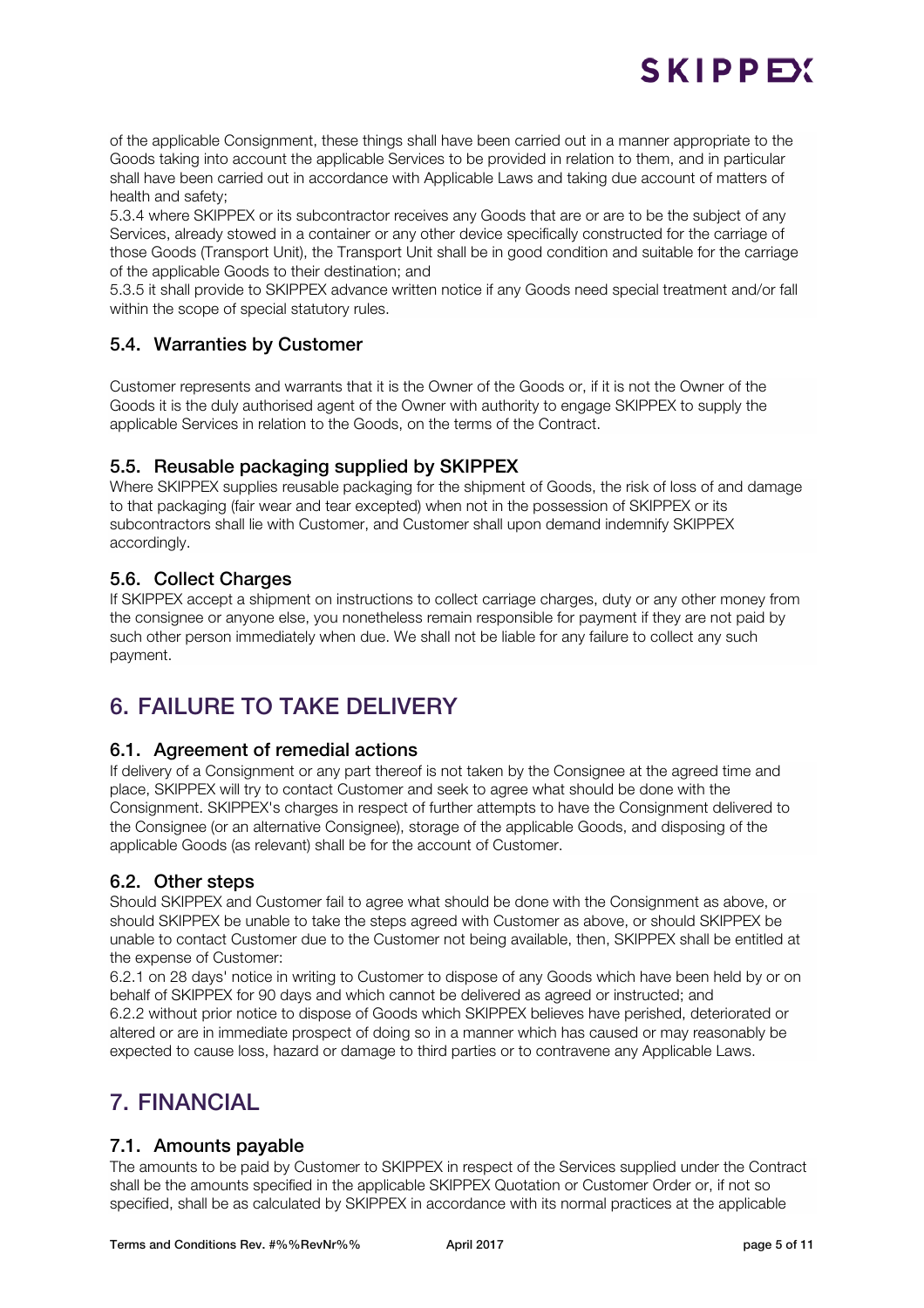time. Such amounts may include fees and expenses/disbursements. SKIPPEX shall be entitled to retain and be paid all brokerages, commissions, allowances and other remunerations customarily retained by or paid to freight forwarders. SKIPPEX shall also be entitled to charge Customer any other amounts payable by Customer under the terms of the Contract.

#### 7.2. Payment

Customer shall pay all amounts payable by it within 30 days of the date of SKIPPEX's invoice. If SKIPPEX agrees to collect from a Consignee or other third party, instead of from Customer, any amounts that would otherwise be payable by Customer under the Contract, Customer shall nevertheless remain liable for payment of these amounts and, in the case that SKIPPEX informs Customer that any such amount has not been paid by the applicable third party when due, Customer shall pay the applicable amount to SKIPPEX within 7 days.

#### 7.3. Manner and currency of payment

Customer shall pay all monies becoming due to SKIPPEX under the Contract by electronic transfer to a bank account nominated by SKIPPEX or by such other means as SKIPPEX may reasonably require, shall pay them in Pounds Sterling or such other currency in which they are invoiced, and shall pay them in full without any withholding or deduction because of any set-off, counterclaim, abatement or otherwise.

#### 7.4. VAT

All sums becoming due to SKIPPEX under the Contract are exclusive of any VAT, which (in the case that SKIPPEX is obliged by law to charge VAT) Customer shall pay in addition against SKIPPEX's VAT invoices.

#### 7.5. Overdue amounts

From the due date default interest in the amount of 8 percentage points above the respective base interest rate p. a. shall accrue. The statutory regulations on delay in the Austrian Civil Code (Allgemeines Bürgerliches Gesetzbuch – ABGB) shall apply in addition. SKIPPEX reserves all rights to claim further damages for delay.

#### 7.6. Offset/Retention

An offset or retention of payment of amounts due by Customer may only occur against legally enforceable or undisputed claims.

## 8. CONFIDENTIALITY

#### 8.1. Confidentiality of Confidential Information<sup>^</sup>

Each Party agrees to maintain secret and confidential all information obtained from the other Party, whether pursuant to the Contract or prior to and in contemplation of it, and all other information that it may acquire from the other in the course of the Contract, to respect the other's proprietary rights in such information, to use it exclusively for the purposes of or as contemplated by the Contract, and to disclose it only to such persons to whom and to the extent that such disclosure is reasonably necessary for such purposes. In the Contract, and subject to Clause 8.2, the information referred to in the immediately preceding sentence is called Confidential Information. Without limiting the scope of Confidential Information, it shall include: (a), subject to Clause 8.2, and as Confidential Information of SKIPPEX, all know-how and other information concerning SKIPPEX's operating procedures, data, contacts, customers, employees, suppliers, contractors and otherwise SKIPPEX's business at any time disclosed to Customer by SKIPPEX; and (b), as Confidential Information of both Parties, the terms of the Contract.

#### 8.2. Certain information not Confidential Information

Confidential Information excludes information which:

8.2.1 prior to receipt thereof from one Party was in the possession of the other and at its free disposal; or 8.2.2 is subsequently disclosed to the recipient Party free of any obligations of confidentiality by a third party who has not derived it directly or indirectly from the other; or

8.2.3 is or becomes generally available to the public through no act or default of the recipient Party or its employees, subcontractors or agents.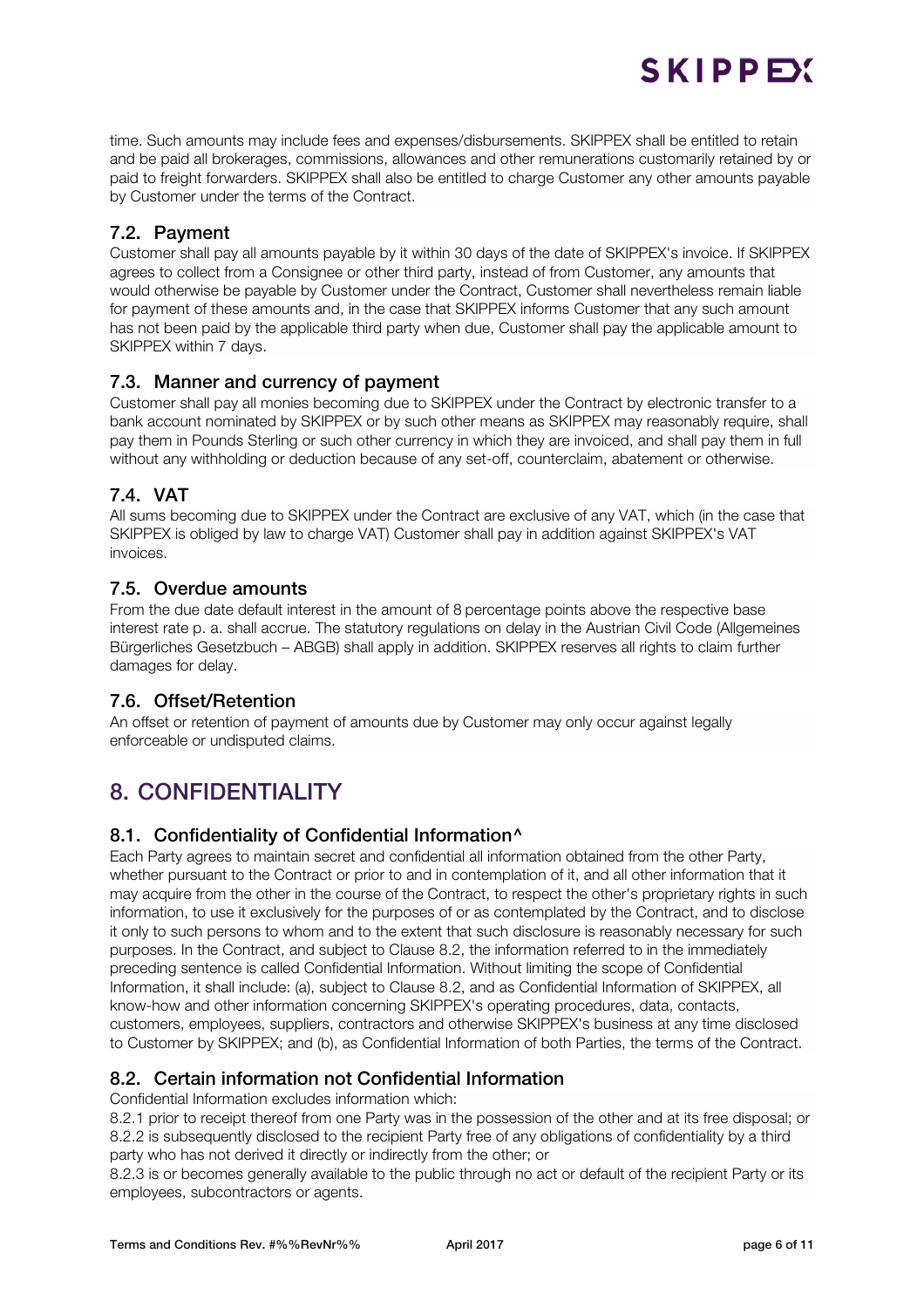#### 8.3. Mandatory disclosures

If and as soon as a Party becomes aware that it may be obliged by any Applicable Laws or competent authority to disclose any Confidential Information of the other Party, then it shall (if it lawfully can) so notify the other and shall at the request and cost of the other provide to the other such assistance as the other may reasonably require in taking lawful steps to limit or prevent the disclosure.

#### 8.4. Obligation to pass on obligations of confidentiality

Each Party shall:

8.4.1 procure that all persons to whom it discloses any Confidential Information of the other shall be made aware of and subject to obligations of confidentiality and non-use reflecting this Clause 8; and 8.4.2 use its best efforts to enforce such obligations.

A breach by any of such persons of any of such obligations shall be deemed to be a breach of the Contract by such Party.

#### 8.5. Period of application

This Clause 8 shall continue in force throughout the Term and for a period of 5 years after the end of the Term of the Contract.

## 9. LIABILITY, INDEMNITIES, FORCE MAJEURE, TIME LIMITS FOR CLAIMS AND INSURANCE

#### 9.1. Liability

The Applicable Laws shall apply and unless otherwise expressly agreed in the Contract, liability of SKIPPEX shall be determined by AÖSp 2017 (§51-§63)

#### 9.2. Indemnities by Customer

9.2.1 Customer shall indemnify SKIPPEX against:

9.2.1.1 all liabilities, losses, damage, claims, demands, costs and expenses incurred or suffered by SKIPPEX: (a) that arise out of SKIPPEX acting in accordance with Customer's instructions; or (b) that arise out of or in connection with any breach by Customer of any obligation or warranty in the Contract or from the negligence of Customer, its directors, officers, employees, subcontractors or agents; and 9.2.1.2 all claims and demands whatsoever and by whomsoever (including by any Consignee, Owner or other third party) made or preferred in excess of the liability of SKIPPEX under the Contract, regardless whether such claim or demand arises from or in connection with any breach of contract or negligence or other wrongdoing on the part of SKIPPEX, its directors, officers, employees, subcontractors or agents, and against all liabilities, losses, damage, costs and expenses arising out of or in connection with such claims and demands.

9.2.2 SKIPPEX shall without undue delay give to Customer notice in writing if SKIPPEX becomes aware of any circumstances, including any claim or demand, in respect of which SKIPPEX may seek indemnification under Clause 9.2.1.

9.2.3 SKIPPEX shall deal with and control the handling and resolution of any circumstances, including any claim or demand, in respect of which SKIPPEX seeks indemnification under Clause 9.2.1, in consultation with Customer to the extent SKIPPEX considers appropriate. Customer shall provide to SKIPPEX all such cooperation in relation thereto as SKIPPEX may reasonably require.

#### 9.3. Force Majeure

9.3.1 Subject to Clause 9.3.2, neither Party shall be considered in breach of the Contract, or liable for any loss or damage which may be suffered by the other Party, as a direct or indirect result of the performance of any of the first Party's obligations under the Contract being prevented, hindered or delayed by reason of strike, lock-out, stoppage, restraint of labour, government action, war, terrorism, storm or any other circumstances or events beyond such first Party's reasonable control (Force Majeure).

9.3.2 A Party affected by Force Majeure shall:

9.3.2.1 promptly notify the other Party in writing of the Force Majeure and the actual or expected effects of it; and

9.3.2.2 use all reasonable efforts to resume performance and continue performance of the affected obligations.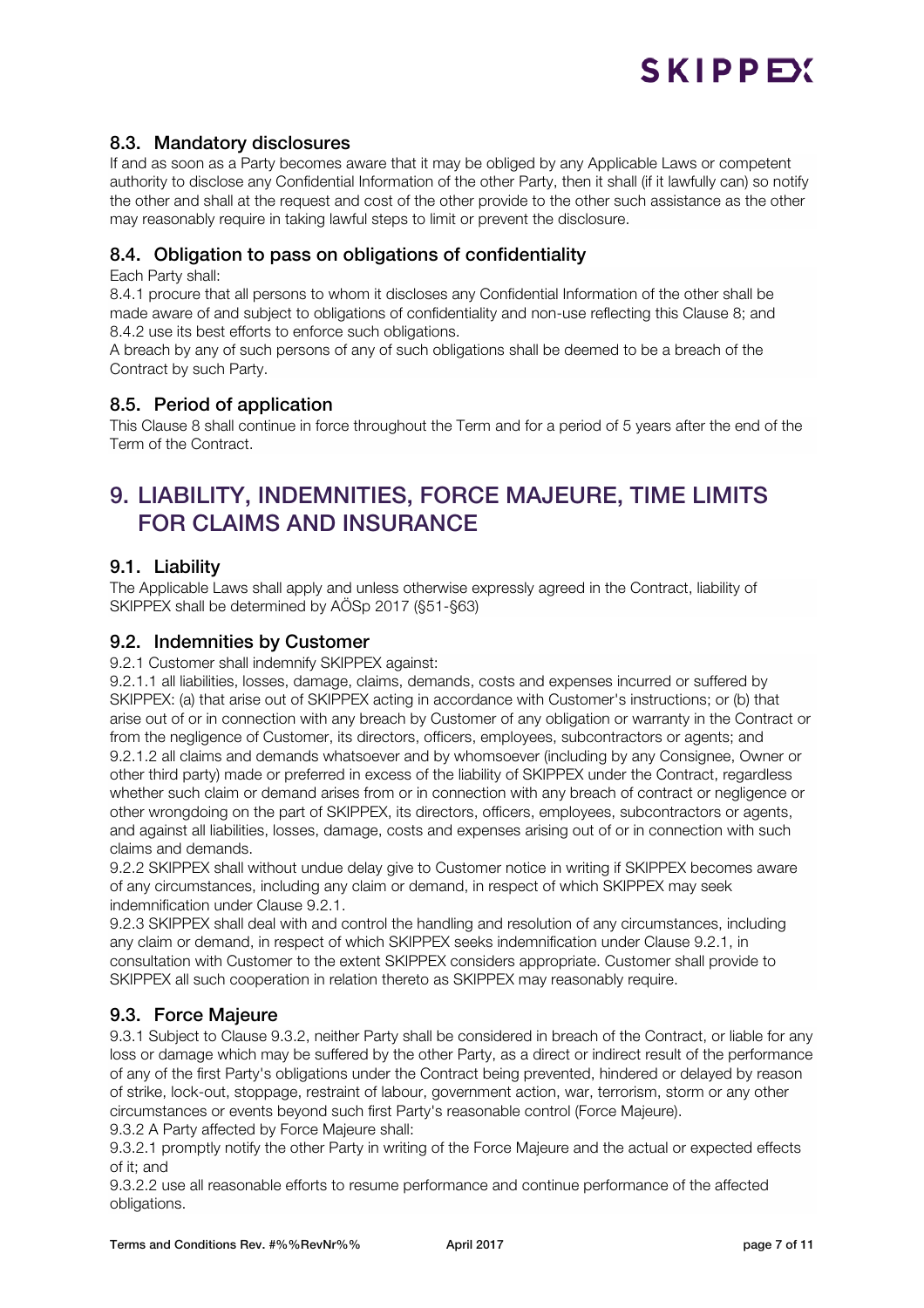9.3.3 If a Party's performance of its obligations under the Contract is affected by Force Majeure for a period of 28 days or more, then the other Party shall be entitled to terminate the Contract by giving to the affected Party written notice of termination having immediate effect.

#### 9.4. Time limits for claims

Any claim by Customer against SKIPPEX arising in respect of any Services must be made in writing and notified to SKIPPEX within 14 days of the date upon which Customer became or should have become aware of any event or occurrence alleged to give rise to such claim, and any claim not so made and notified shall be deemed to be waived and absolutely barred except in the case that Customer can show that it was impossible for it to comply with this time limit and that it has made the claim as soon as it was reasonably possible for it to do so. Notwithstanding the immediately preceding sentence, SKIPPEX shall in any event be discharged of all liability whatsoever howsoever arising in respect of any Services provided (or which should have been provided) unless the applicable claim is issued and written notice thereof given to SKIPPEX within nine months from the date of the event or occurrence alleged to give rise to a cause of action against SKIPPEX.

#### 9.5. Insurance

The Costumer will make his own arrangements to insure the shipment to its full value against all appropriate risks. SKIPPEX will not effect any insurance on behalf of Customer. However, if requested by Customer, SKIPPEX may agree to arrange enhancements to its own insurance cover as it applies to risks and liabilities in connection with the Services, and to accept increases in the limits of its liability under the Contract accordingly. Any such increases will be effective only if agreed in writing by a duly authorised representative of SKIPPEX, and subject to SKIPPEX (on the basis it shall use reasonable efforts to do so) obtaining the applicable payment from its insurers in the event of a claim. SKIPPEX shall be entitled to charge Customer the cost of effecting the applicable enhancements to SKIPPEX's insurance cover as above, plus a reasonable administrative fee.

## 10. TERM AND TERMINATION

#### 10.1.Term.

Unless terminated in accordance with its terms, the Contract shall continue in force without limit in time

#### 10.2.Termination without cause

Either Party may terminate the Contract by giving at least 3 months' written notice to the other.

#### 10.3.Termination for cause

Both Parties shall have the right to terminate the Contract for good cause without observing a period of notice. Good cause is given for one Party in particular if:

10.3.1 the other Party commits any material breach of any of the terms of the Contract which in the case of a breach capable of remedy is not remedied by the other Party within 28 days of the date of a notice to the other Party specifying the breach and requiring its remedy;

10.3.2 the other Party repeatedly breaches any of the terms of the Contract in such a manner as to reasonably justify the opinion that its conduct is inconsistent with it having the intention or ability to give effect to the terms of the Contract;

10.3.3 a resolution is passed, or an order is made, for the winding up of the other Party;

10.3.4 an order is made for the appointment of an administrator or an administrator is appointed over the other Party;

10.3.5 the other Party makes an assignment for the benefit of creditors, a voluntary arrangement with its creditors or becomes subject to an administration order;

10.3.6 the other Party goes into liquidation (except for the purposes of amalgamation or reconstruction and in such manner that the company resulting therefrom effectively agrees to be bound by or to assume the obligations imposed on the other Party under the Contract); or

10.3.7 the other Party ceases or threatens to cease to carry on all or substantially all of its business.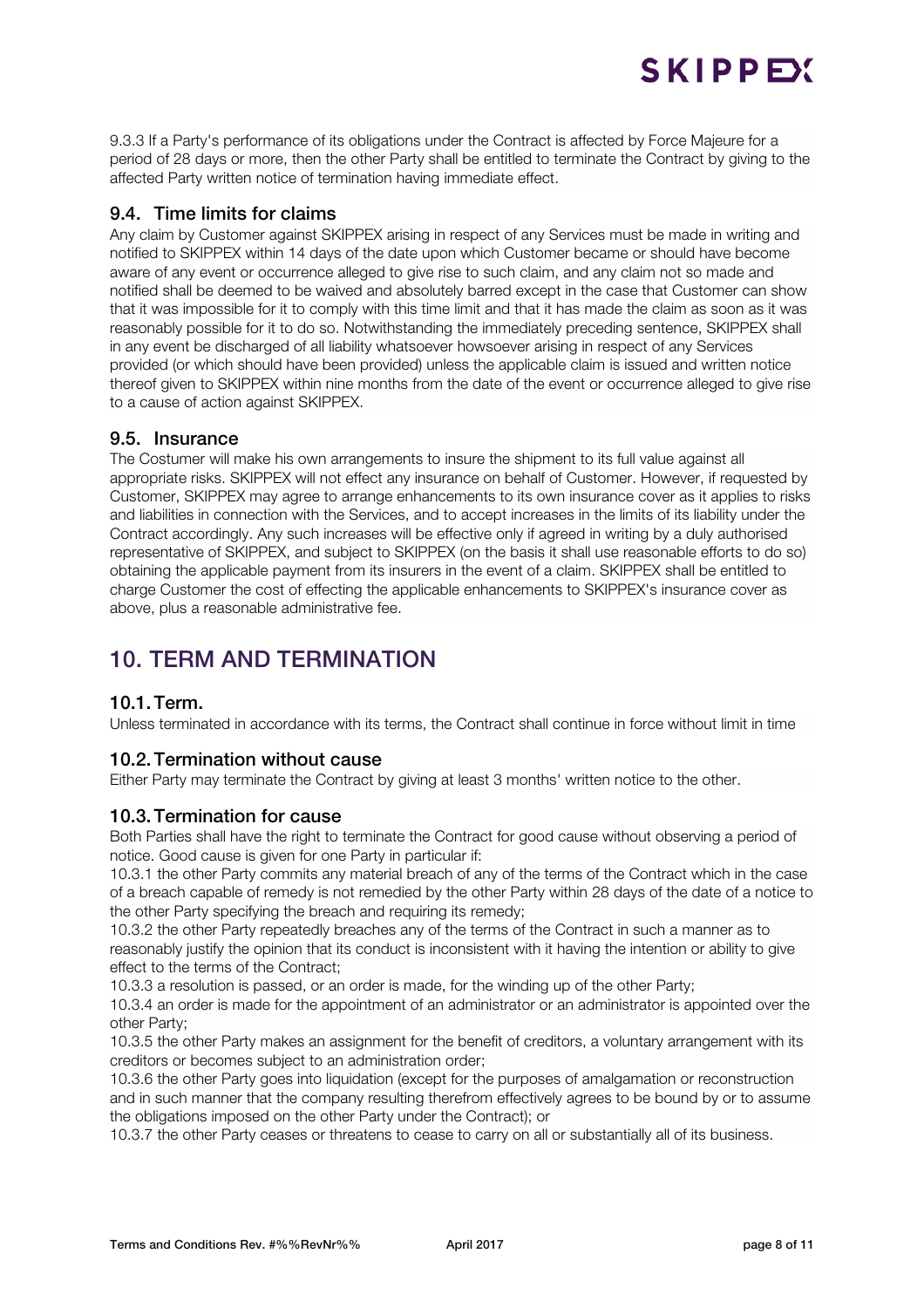#### 10.4.Material breach partially defined

Without limiting the scope of Clause 10.3.1, a breach of any of Clauses 5.3, 5.4, 7, 8, 9.2, and 12 shall be deemed a material breach.

### 11.CONSEQUENCES OF TERMINATION

#### 11.1.Accrued rights

Termination of the Contract (however arising) shall be without prejudice to the rights of the Parties accrued prior to termination or to any other right or remedy of either Party.

#### 11.2.Survival of certain terms

All terms of the Contract which in order to give full effect to their meanings need to survive termination of the Contract shall do so. In particular Clauses 6, 7, 8, 9, 11, 12, 13 and 14 shall survive any termination of the Contract.

#### 11.3.Financial

Following any termination of the Contract Customer shall within 7 days pay all outstanding invoices of SKIPPEX in respect of amounts payable under the Contract, and shall within 7 days of the invoice date pay any such invoices rendered by SKIPPEX after termination of the Contract.

#### 11.4.Other consequences

Upon any termination of the Contract each Party shall within 14 days return to the other or, if instructed by the other in writing, destroy or delete all documents or records (in any form) and materials recording or otherwise embodying any Confidential Information of the other Party. Notwithstanding this obligation, each Party shall be entitled to retain such documents and records as are required to comply with Applicable Laws or other terms of the Contract; and neither Party shall be obliged to delete any copies of documents or records made in the process of backing up of its computer systems for security purposes (but it shall keep those documents and records securely, and in particular in compliance with its obligations under the Contract regarding Confidential Information).

### 12. NON-SOLICITATION

#### 12.1.Definitions.

In this Clause 12:

12.1.1 Key Employee means an employee who is not employed in an administrative or secretarial capacity and the loss of whom would have a material detrimental effect on the business of the applicable Party or, as the case may be, a subcontractor of the applicable Party; and

12.1.2 Relevant Period means the period of 12 months immediately prior to: (a) the termination of the Contract, or, as the case may be; (b) the completion of the last of the Services provided under the **Contract** 

#### 12.2.Restrictions on solicitation etc

Neither Party shall:

12.2.1 during the Term of the Contract; or

12.2.2 for a period of 6 months after the termination of the Contract;

directly or indirectly seek to solicit or entice away for employment or other engagement any Key Employee of the other Party or of any subcontractor of the other Party under the Contract with whom (in either case) the first Party had material contact or dealings in connection with the Contract during the Relevant Period.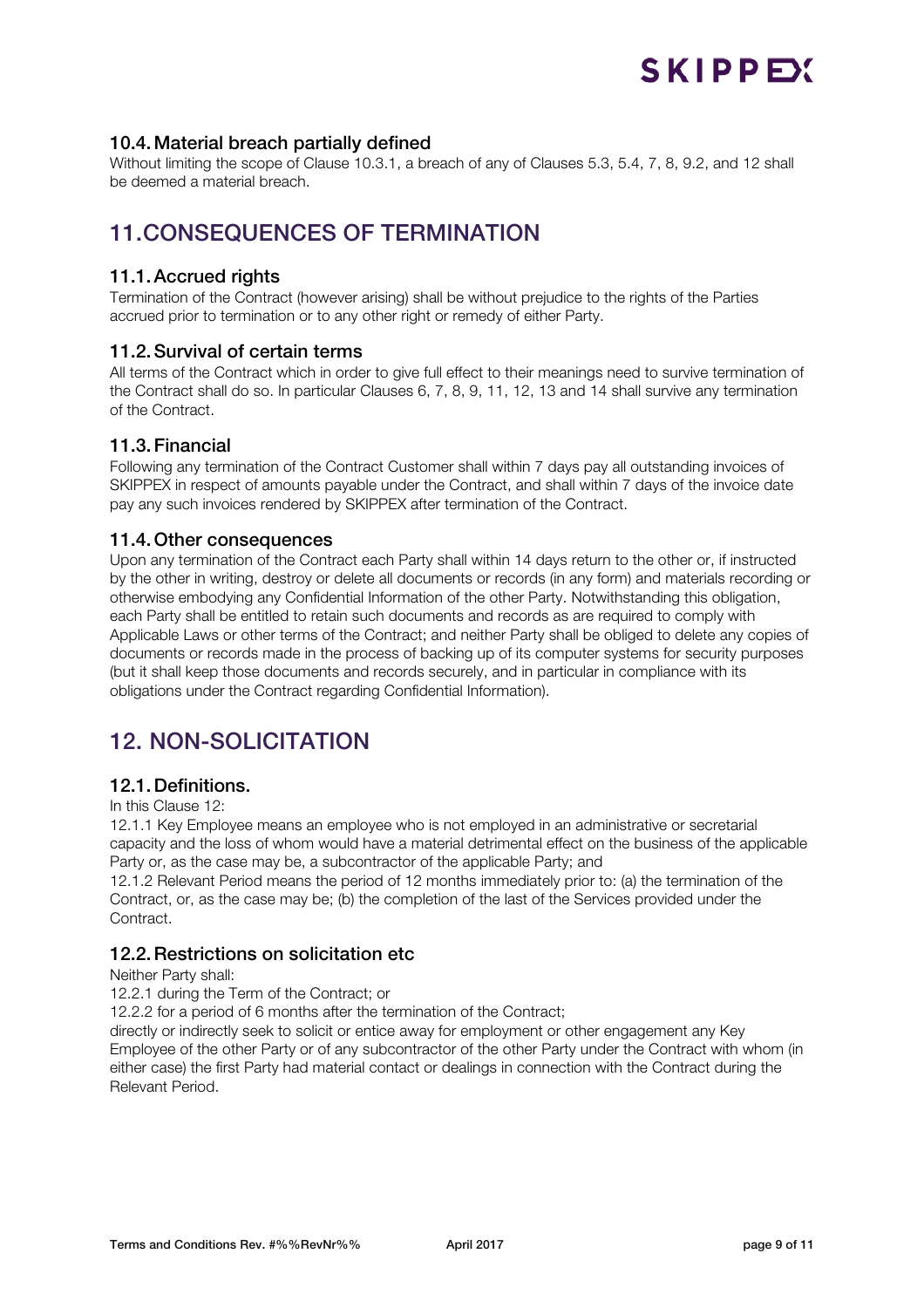## SKIPPEY

## 13. MISCELLANEOUS

#### 13.1.Announcements/publicity

SKIPPEX shall be entitled for the purposes of its own publicity to name Customer as its customer. Subject to that, neither Party shall issue any press release or other announcement, or otherwise publicise the relationship between the Parties embodied in the Contract, except with the prior written approval of the other Party. Such approval may be given, withheld or conditioned in the other Party's absolute discretion.

#### 13.2.Variation

No addition, amendment to or modification of the Contract shall be effective unless it is in writing and signed by the duly authorised representative of each Party (e-mail is not sufficient).

#### 13.3.Severability

If any part of the Contract is found to be invalid or unenforceable then such part of the Contract shall be deemed removed from the Contract, but without affecting the remainder of the Contract. However in that event the Parties shall in good faith negotiate and endeavour to agree valid and enforceable replacement terms that as nearly as possible achieve their original intent embodied in the removed part.

#### 13.4.Assignment.

13.4.1 SKIPPEX may without consent assign its rights and obligations under the Contract to any person to whom it transfers all or substantially all of its business and assets.

13.4.2 Subject to Clause 13.4.1, neither Party shall without the prior written consent of the other (which shall not unreasonably be withheld or delayed) assign any of its rights or obligations under the Contract. 13.4.3 The Contract shall bind and shall continue in force for the benefit of any permitted assignee of either Party.

#### 13.5.Notices

13.5.1 Any notice to be given under the Contract shall be in writing and shall be delivered personally, or sent by facsimile transmission, or by commercial courier, or by e-mail, to the Party required to receive the notice at its address, facsimile number or e-mail address (as the case may be) as set out in the Contract or as may otherwise be specified by the relevant Party by notice in writing to the other Party.

13.5.2 Any notice shall be deemed to have been duly received: (a) if delivered personally, when left at the recipient Party's address, marked for the attention of an officer or employee of the recipient Party known to the Party giving notice; or (b) if sent by facsimile transmission, at 9.00 am on the next business day (in the recipient's location) after sending, marked for the attention of such officer or employee, with correct transmission confirmed; or (c) if delivered by commercial courier, marked for the attention of such officer or employee, on the date and at the time that the courier's delivery receipt is signed; or (d) if sent by email, at 9.00 am on the next business day (in the recipient's location) after sending to the e-mail address of such officer or employee, provided receipt is confirmed (by any means).

13.5.3 The provisions of this Clause 13.5 shall not apply to the service of any proceedings or other documents in any legal action

#### 13.6.Entire agreement

The Contract supersedes any arrangements, undertakings, promises or agreements made or existing between the Parties prior to or simultaneously with the Contract and relating to the subject-matter of the Contract, and constitutes the entire understanding between the Parties in relation to the subject matter of the Contract. Without limiting the scope of the immediately preceding sentence, no terms and conditions incorporated into or referred to in any Customer Order placed by Customer or in any acceptance of a SKIPPEX Quotation, or in any other documentation issued by Customer, shall have any effect. No terms or conditions not expressly set out in the Contract form part of it.

#### 13.7.Costs

Except to the extent expressly provided to the contrary in the Contract, each Party shall bear its own costs and expenses in relation to the preparation, negotiation and performance of the Contract.